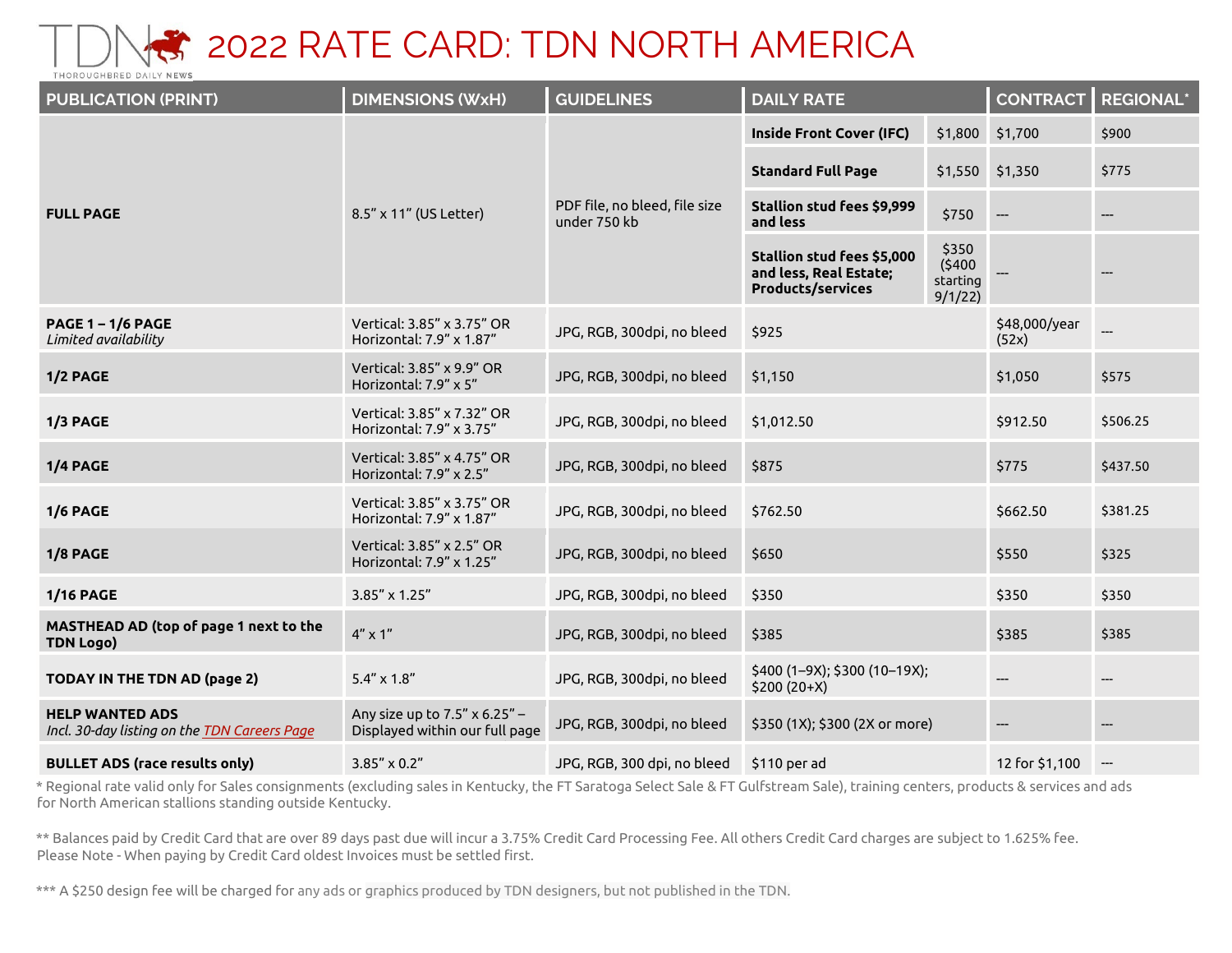### DIGITAL ADVERTISING

| <b>DIGITAL/WEBSITE ADVERTISING*</b>                                     | <b>DIMENSIONS (WxH)</b>                                                             | <b>GUIDELINES</b>                                                                                     | <b>DAILY</b>               | <b>CONTRACT</b>              | <b>REGIONAL</b> |
|-------------------------------------------------------------------------|-------------------------------------------------------------------------------------|-------------------------------------------------------------------------------------------------------|----------------------------|------------------------------|-----------------|
| <b>E-MAIL &amp; INTERSTITIAL AD</b>                                     | 650px x 475px                                                                       | JPG or GIF, 72dpi, no bleed                                                                           | \$300 per day              |                              |                 |
| <b>EXPANDABLE LEADERBOARD AD</b><br>(Displayed on TDN America homepage) | Open: 1170px x 350px<br>Closed: 1170px x 65px<br><b>AND</b><br>Mobile: 600px x 95px | JPG or GIF, 72dpi, no bleed; the sum<br>of all three graphics' file sizes<br>should be less than 5 MB | \$480                      | \$25,000/year                |                 |
| <b>DIGITAL/ALERT ADS</b>                                                | 300px x 600px AND<br>728px x 150px                                                  | JPG or GIF, 72dpi, no bleed                                                                           | \$2,500/month              |                              |                 |
| <b>VIDEO FRAME ADS</b>                                                  | Top: 700px x 70px AND<br>Bottom: 700px x 70px                                       | JPG or GIF, 72dpi, no bleed                                                                           | \$500/year per<br>stallion | \$250/year<br>freshman sires |                 |
| <b>STALLION LINKS</b>                                                   | $---$                                                                               |                                                                                                       | \$500/year per<br>stallion | \$250/year<br>freshman sires |                 |

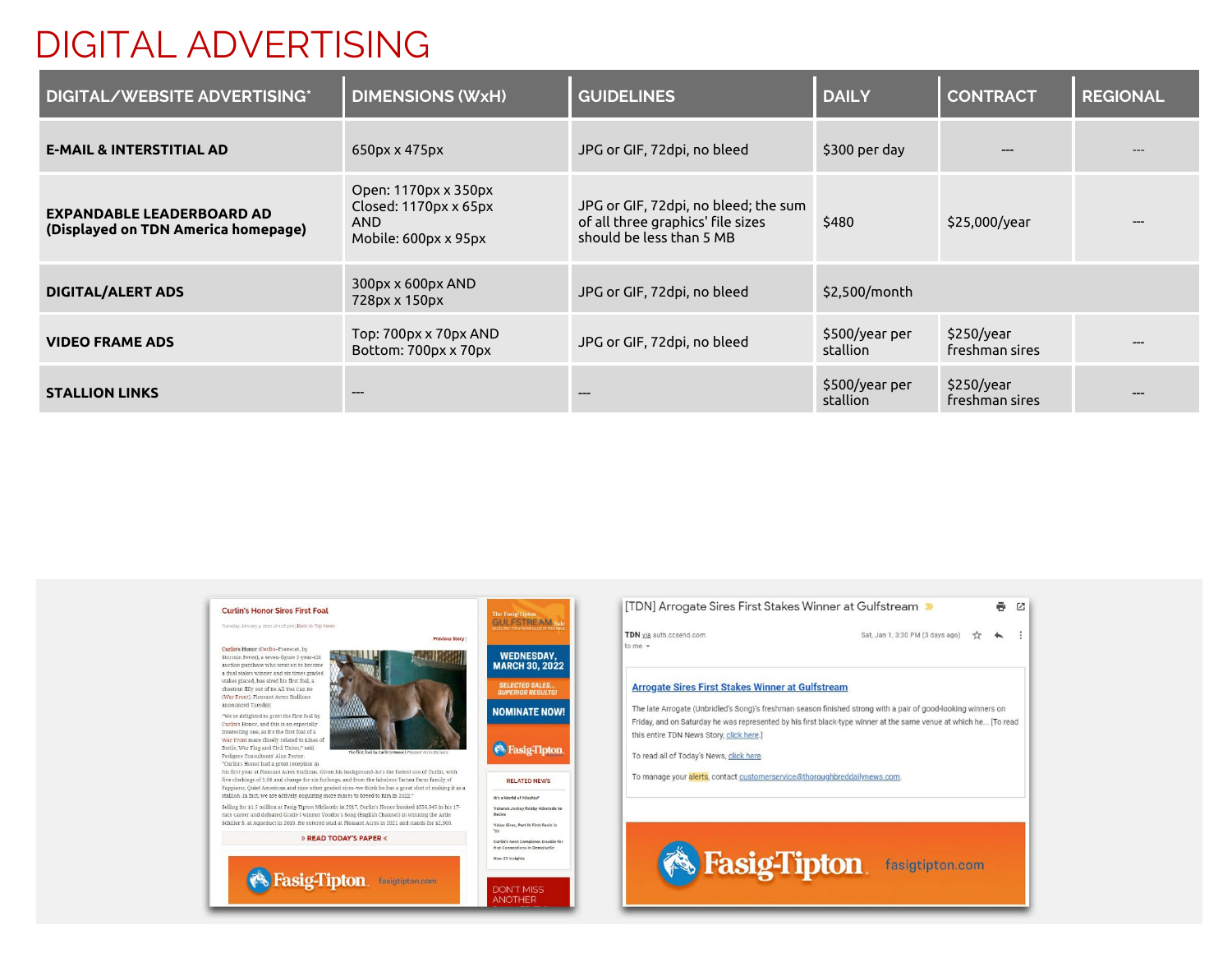# I DIVE VIDEO OPPORTUNITIES

The TDN offers three distinct opportunities for advertisers to play commercials in our content.

#### **VIDEO PREROLLS ON MAIN VIDEO PLAYER**

Our featured video plays prominently on our homepage, and we show approximately 300,000 videos per month. Each video is preceded in a rotation by one of four advertisers' commercials. The spots are 30 seconds, but the user is given a skip option after 12 seconds, giving each advertiser approximately 75,000 views per month, of at least 12 seconds.

#### Cost: \$2,500 per month (currently sold out)

#### FULL COMMERCIAL + BANTER IN TDN WRITERS' ROOM

The most popular videos we do are the TDN Writers' Room, a weekly roundtable show where our writers discuss the week's events, and feature a guest. The show is 60-90 minutes long each week, and offers commercial breaks where we roll your full 30-second commercial, and the hosts banter about your product based on notes that you provide. Each week's show gets between 20,000 to 50,000 views, and is also added to our YouTube page, where it gets additional exposure.

#### Cost: \$300 per week

#### FULL COMMERCIAL + BANTER IN LET'S TALK

Let's Talk is a new monthly podcast with Gabby Gaudet and Christina Bossinakis, where they talk about difficult subjects with their guests. The initial shows have gotten over 20,000 views each, and additional play on YouTube.

Cost: \$300 per episode



#### **SOCIAL MEDIA**

All of our video advertisers have their commercials played twice a week on our Twitter platform, as well as on Instagram and Facebook.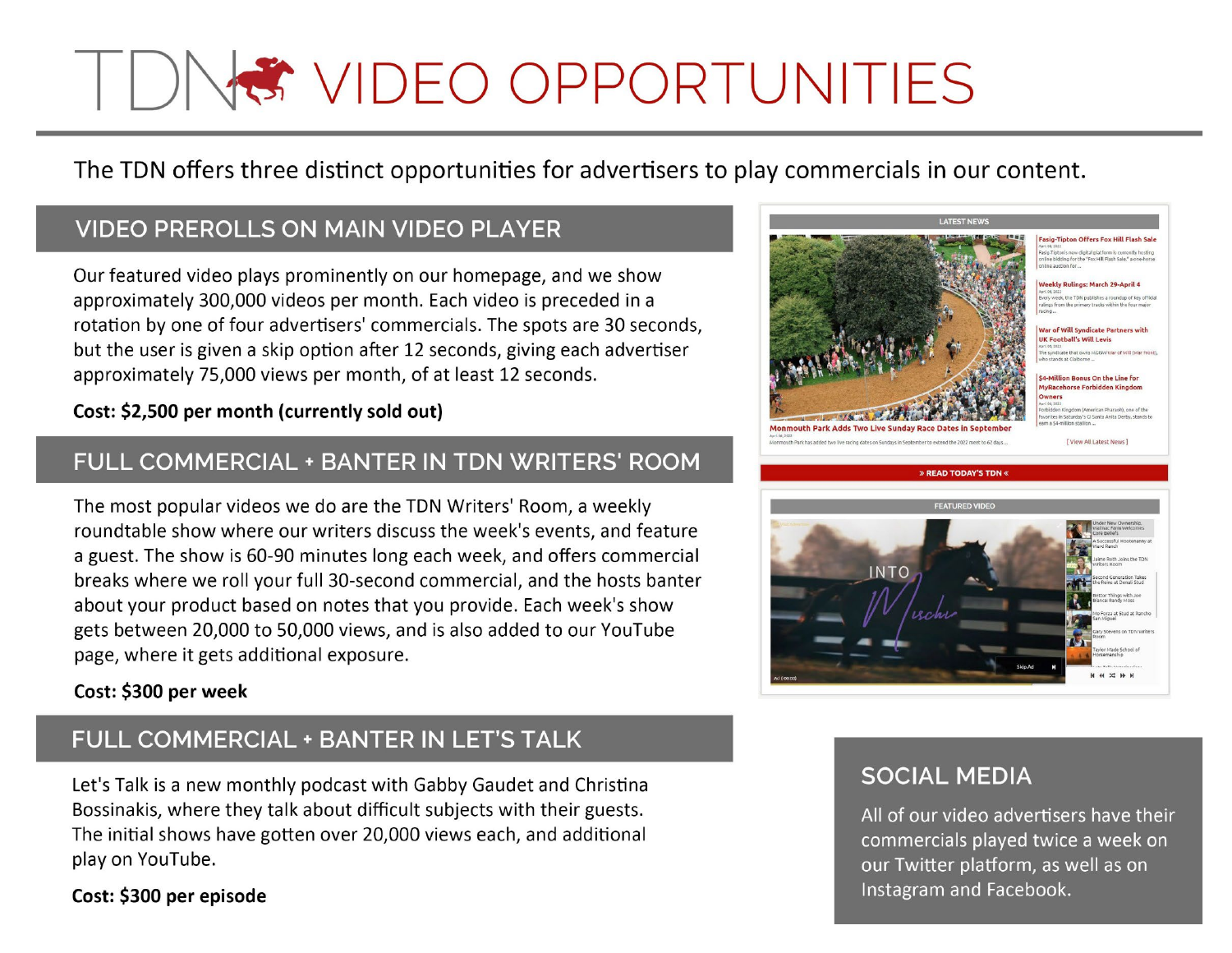## 2022 VOLUME DISCOUNTS



Volume discounts for \$75,000+ annual spend. 2022 discounted rates are based on 2021 total spend.

|                                                | 1/8 PAGE | $1/6$ PAGE | $1/4$ PAGE | $1/2$ PAGE | <b>FULL PAGE</b><br>(STANDARD) | <b>FULL PAGE</b><br>(INSIDE FRONT) |
|------------------------------------------------|----------|------------|------------|------------|--------------------------------|------------------------------------|
| <b>Standard rates</b>                          | \$650    | \$762.50   | \$875      | \$1,150    | \$1,550                        | \$1,800                            |
| <b>Contract rates</b><br>(\$20,000/yr.+ spend) | \$550    | \$662.50   | \$775      | \$1,050    | \$1,350                        | \$1,700                            |
| \$75,000/year spend<br>(5% off contract)       | \$523    | \$630      | \$735      | \$997      | \$1,282                        | \$1,615                            |
| \$150,000/year spend<br>(10% off contract)     | \$495    | \$596      | \$697      | \$945      | \$1,215                        | \$1,530                            |
| \$200,000/year spend<br>(15% off contract)     | \$468    | \$563      | \$660      | \$892      | \$1,147                        | \$1,445                            |
| \$250,000/year spend<br>(20% off contract)     | \$440    | \$530      | \$620      | \$840      | \$1,080                        | \$1,360                            |
| \$300,000/year spend<br>(27.5% off contract)   | \$399    | \$480      | \$562      | \$761      | \$979                          | \$1,232                            |
| \$350,000/year spend<br>(35% off contract)     | \$357    | \$430      | \$504      | \$682      | \$877                          | \$1,105                            |

**Unique spaces not subject to discount:**

• Page 1 ad (1/6 page) - 52x on a fixed day (1 per week) - \$48,000 per year / \$925 per day

- Leaderboard ad on homepage 52x on a fixed day (1 per week) \$25,000 per year / \$480 per day
- E-mail/Interstitial ads \$250 per day (increases to \$300 June 1, 2022)
- Video Frame ads and Stallion Links \$500 per stallion per year (\$250 for freshman sires)
- \$750 full pages for sires standing for \$9,999 and under
- \$350 full pages for sires standing for \$5,000 and under
- \$385 Headline News masthead ads
- Digital/Alert ads \$2,500/month
- Bullet ads \$100 each or 12 for \$1,000